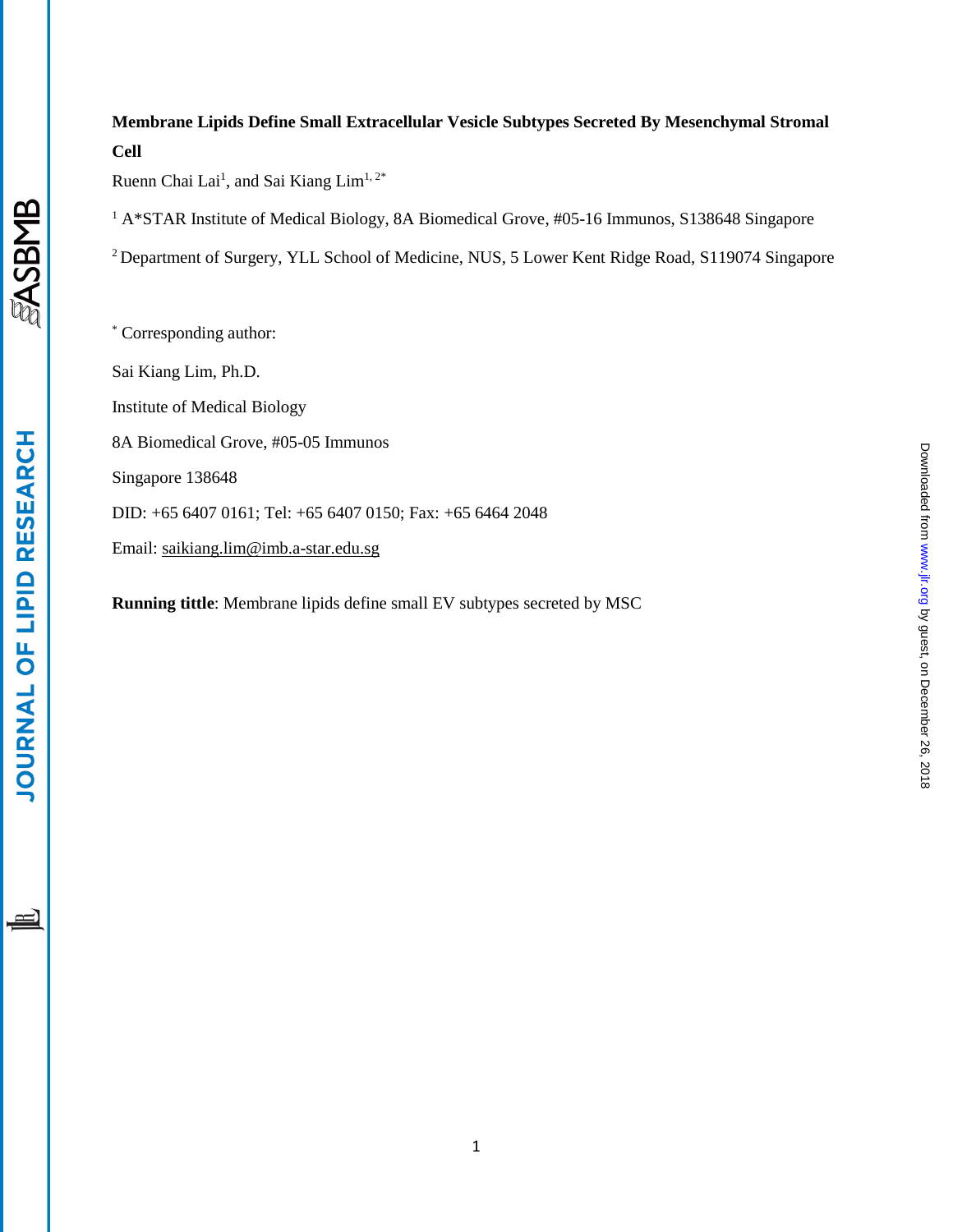### **Abstract**

Therapeutic efficacy of the mesenchymal stromal cell (MSC), a multipotent progenitor cell, is attributed to small (50 to 200 nm) extracellular vesicles (EVs). The presence of a lipid membrane differentiates exosomes and EVs from other macromolecules. Analysis of this lipid membrane revealed three distinct small MSC EV subtypes each with a differential affinity for cholera toxin B chain (CTB), annexin V (AV), and shiga toxin B chain (ST) that binds GM1 ganglioside, phosphatidylserine, and globotriaosylceramide, respectively. Similar EV subtypes are also found in biologic fluids and are independent sources of disease biomarkers. Here, we compared and contrasted these three EV subtypes. All subtypes carry β-actin, but only CTB-binding EVs (CTB-EVs) are true exosomes, enriched with exosome proteins and derived from endosomes. No unique protein has been identified yet in AV-binding EVs (AV-EVs); ST-binding EVs (ST-EVs) carry RNA and a high level of extra domain A (EDA)– containing fibronectin. Based on the CTB, AV, and ST subcellular binding sites, the origins of CTB-, AV- and ST-EV biogenesis are the plasma membrane, cytoplasm, and nucleus, respectively. The differentiation of EV subtypes through membrane lipids underlies the importance of membrane lipids in defining EVs and implies an influence on EV biology and functions.

**Keywords:** cholesterol/trafficking, endocytosis, lipids, membranes, secretion, exosome, cholera toxin B chain, annexin V, shiga toxin B chain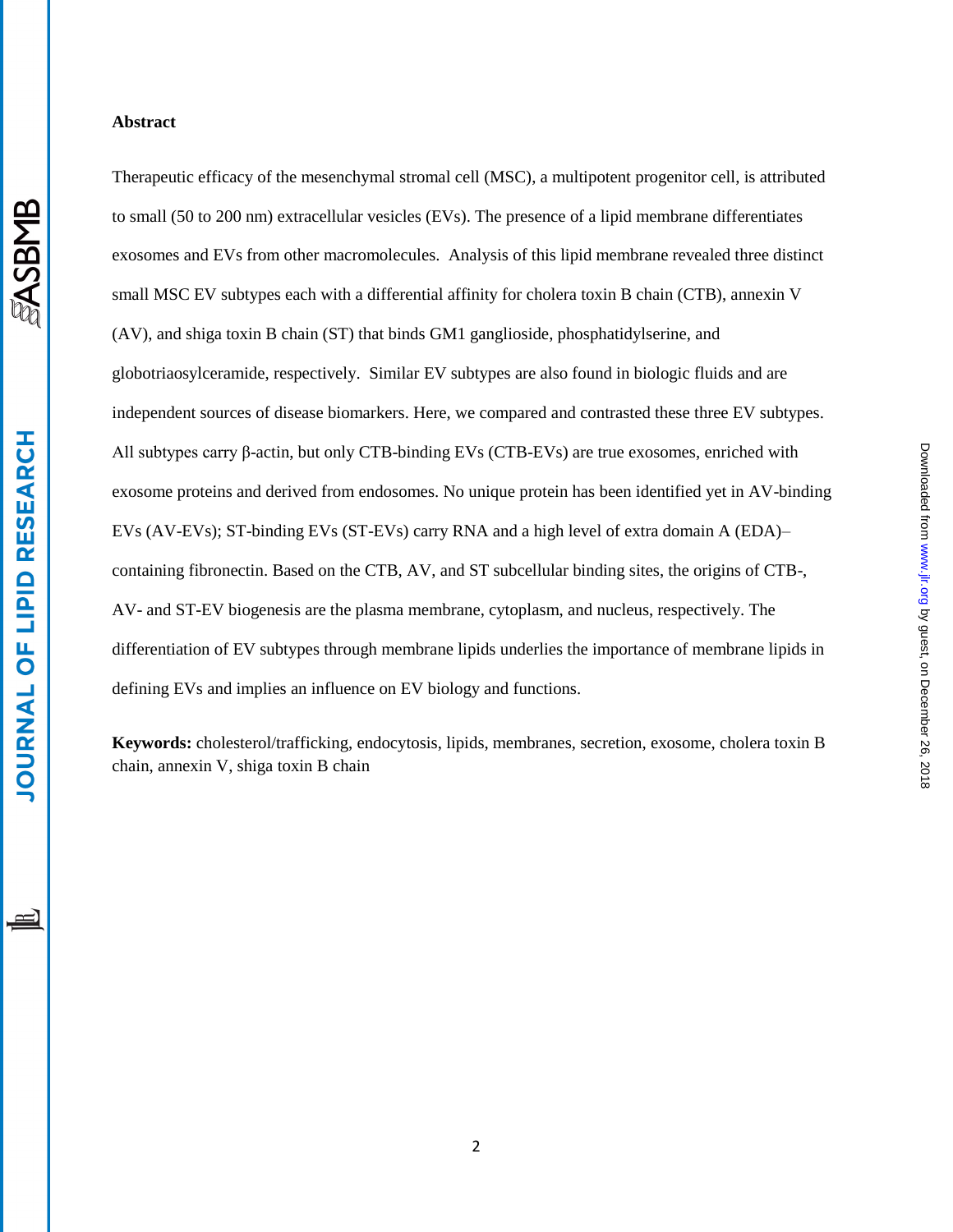## **EASBMB**

# **JOURNAL OF LIPID RESEARCH**

### **Introduction**

Mesenchymal stromal cells (MSCs) are multipotent progenitor cells that are the most widely used candidate cell in regenerative stem cell with nearly 500 MSC clinical trials [\(http://www.clinicaltrials.gov/;](http://www.clinicaltrials.gov/) accessed May 2015). The therapeutic efficacy of MSCs has been increasingly attributed to a paracrine secretion that ameliorates cellular injury and enhances repair [\(1\)](#page-11-0). Among the active agents proposed to date were two EV types, namely 50-1000 nm microvesicles [\(2\)](#page-11-1) by Giovanni Camussi 's group and 50-100 nm exosomes [\(3\)](#page-11-2) by our group.

### **MSC exosomes are small lipid membrane vesicles**

MSC exosomes were first described in 2010 [\(3\)](#page-11-2). They are presently classified as a member of the family of small EVs that comprises secreted lipid membrane vesicles of 50-200 nm. The size range of exosomes and small EVs has not been precisely defined, and there are slight variations in the ranges used by different groups. In the early days, EV sizes are often estimated by electron microscopy and the sizes tended to be underestimated especially if the samples are dehydrated during processing for electron microscopy. On the hand, dynamic light scattering analysis tends to overestimate the size due to the presence of a hydration shell around the vesicles. In a recent review by Clothide Thery, a pioneer in exosome research, she observed that a 2000*g* centrifugation which is commonly used to remove debris prior to exosome/small EV purification removed the majority of EVs of diameter larger than 200 nm [\(4\)](#page-11-3). For the purpose of this review, the small EVs will be defined as those with a size range of 50-200 nm.

by guest, on December 26, 2018 [www.jlr.org](http://www.jlr.org/) Downloaded from

Downloaded from www.jlr.org by guest, on December 26, 2018

The presence of a lipid membrane differentiate exosomes and EVs from other biological macromolecules and contributes significantly to biological potency to exosomes and EVs. Disruption of the membrane structure abolished the therapeutic activity of the exosomes[\(5\)](#page-11-4). In the first description of MSC exosomes, the presence of a lipid membrane was demonstrated through several lines of evidence. First, the proteins in the preparation had a flotation density of 1.10 to 1.18 g ml<sup>-1</sup> that lies between the liposome density of 1.04-1.05 g ml<sup>-1</sup> [\(6\)](#page-11-5) and the estimated protein density of 1.35 to 1.42 g ml<sup>-1</sup> [\(7\)](#page-11-6). Second, tetraspanin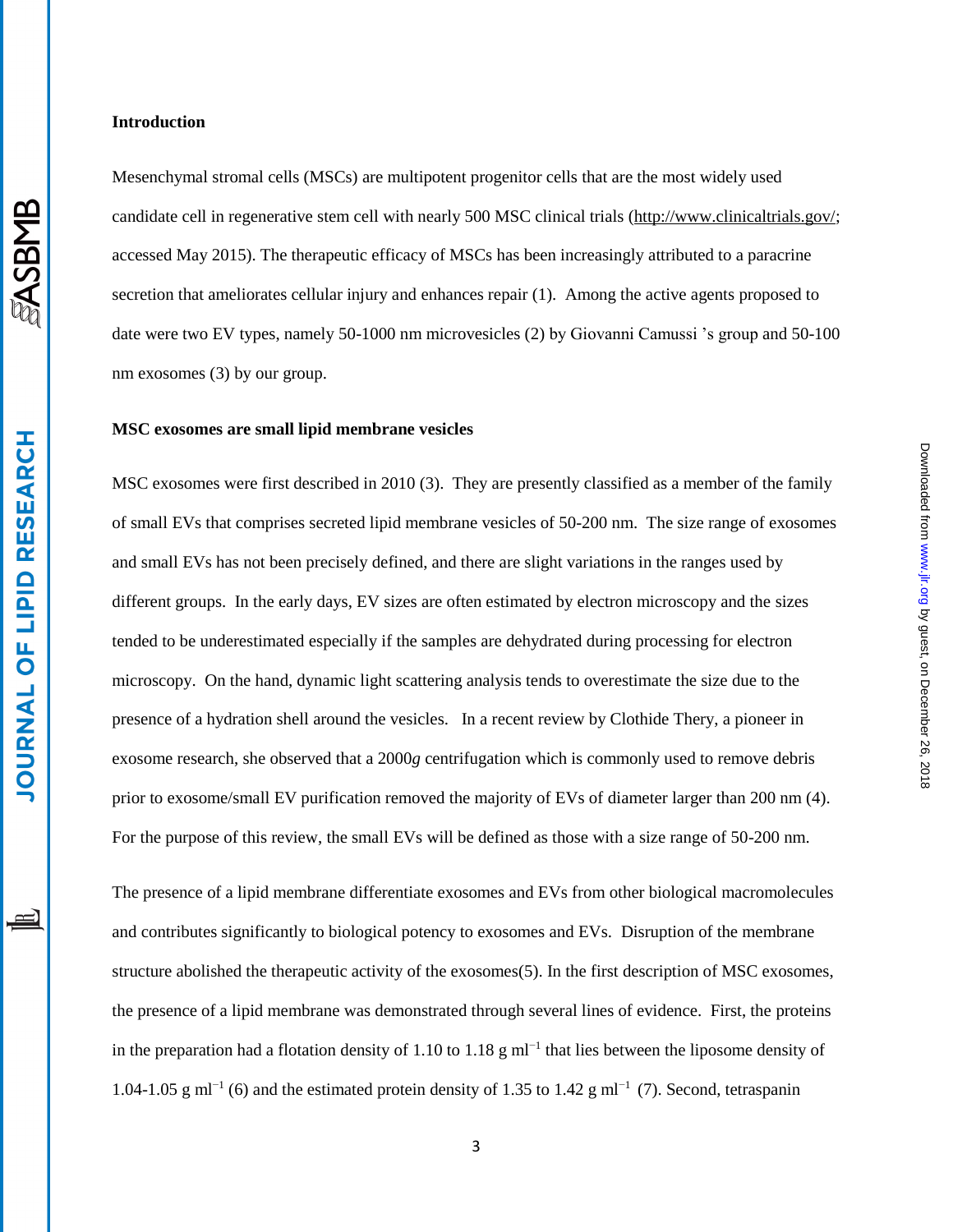proteins CD 9 and CD81 were enriched in the exosome preparation and were shown partially resistant to trypsin digest. Limiting tryptic digest of the exosome preparation generates partial CD9 tryptic peptides [\(3\)](#page-11-2) and these peptides mapped to intra-membrane and intra-luminal regions (unpublished data). This partial resistance was abolished by pre-incubation with detergent. RNA in the exosome preparation also have a much lighter density of ~1.11 g ml<sup>-1</sup> than the expected >1.8 g ml<sup>-1</sup>[\(8\)](#page-11-7). The RNA was also resistant to RNase activity and this resistance was abolished by pre-treatment with phospholipase. Together, these observations demonstrate that the proteins and RNAs are encapsulated with a lipid membrane structure. Third, major plasma membrane phospholipids such as cholesterol, sphingomyelin and phosphatidylcholine were enriched in the preparation. The molar ratio of sphingomyelin to phosphatidylcholine in the secretion i.e. conditioned medium was 3.3:1 versus 1.6:1 in the cells [\(3\)](#page-11-2). This corresponds well with the previous reported observation that the proportion of sphingomyelin to phosphatidylcholine was twice as high in exosomes as in the corresponding cells[\(9\)](#page-12-0). Moreover, the molar concentration of cholesterol, sphingomyelin and phosphatidylcholine per unit weight of proteins in the secretion was 4-13 times higher than that in the cells [\(3\)](#page-11-2) and this corresponds very well with 8.4-fold enrichment of lipids per mg of protein in exosomes[\(10\)](#page-12-1).

by guest, on December 26, 2018 [www.jlr.org](http://www.jlr.org/) Downloaded from

Downloaded from www.jlr.org by guest, on December 26, 2018

In contrast to MSC exosomes, the MSC microvesicles as first described encompasses EVs across a wide size range [\(2\)](#page-11-1) and are likely to include both large and small EVs. Consistent with the presence of small EVs, one of the two sources of the microvesicles appeared to originate to be the mulitvesicular bodies where exosomes are made. The other is from blebbling at the plasma membrane. Apart from having a much wider size range, this microvesicle preparation have several other features that contrasted significantly with those in the exosome preparation. For example, this preparation contained mRNA and mammalian RNA have an estimated median length of 1.4 kb[\(11\)](#page-12-2). This contrasted significantly with the <300 nt RNA in MSC exosomes [\(3\)](#page-11-2). Furthermore, unlike the RNA in MSC exosomes, the RNA in the MSC microvesicles could be degraded by RNase without compromising integrity or structural morphology of MVs [\(2,](#page-11-1) [12\)](#page-12-3). The miRNA composition was also significantly different between those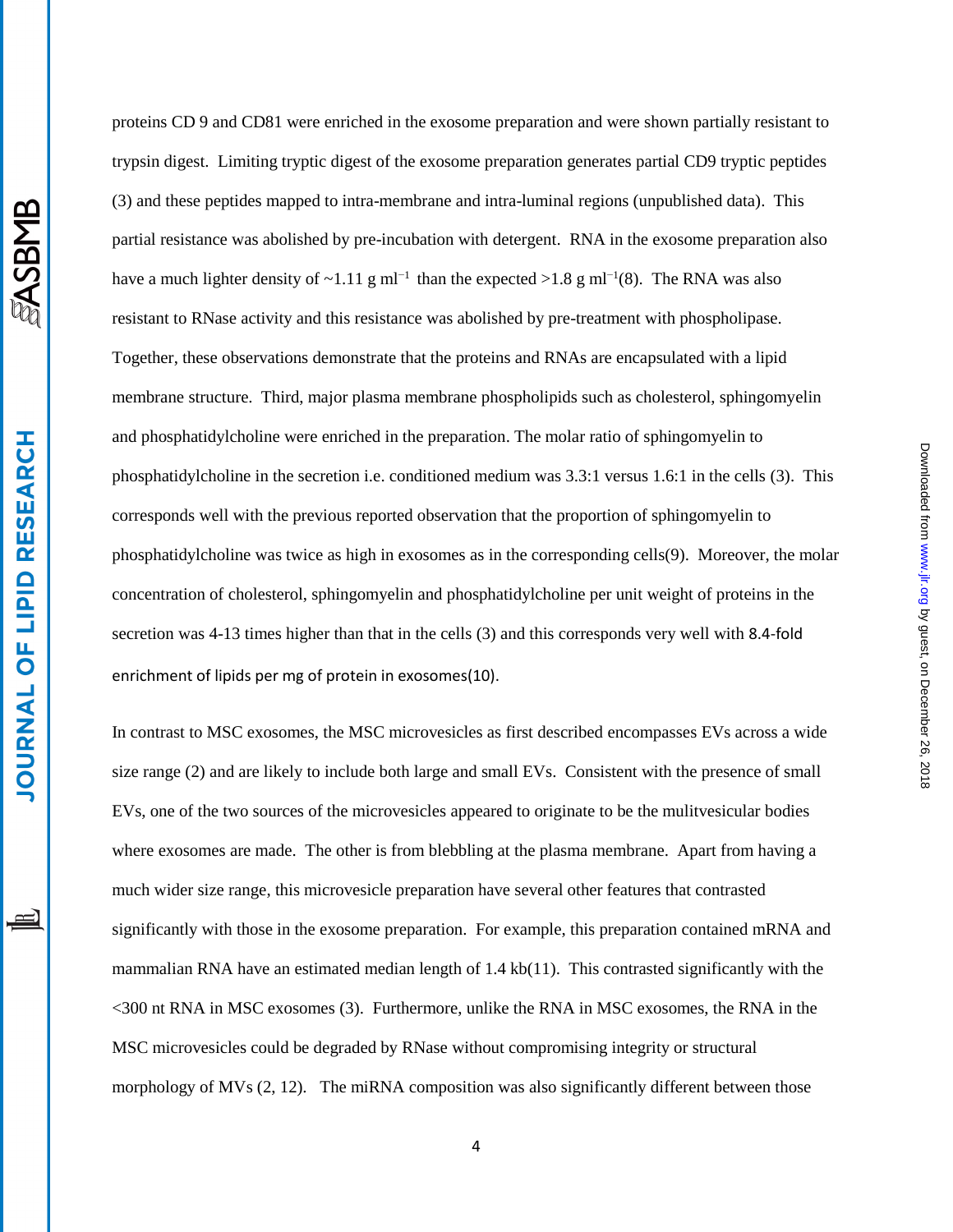present in MSC exosomes and MSC microvesicles. The former is enriched in pre-miRNA [\(8\)](#page-11-7) while the latter is enriched in mature miRNA[\(13\)](#page-12-4). A possible reason for the differences in the MSC microvesicle preparation and MSC exosome preparation could be the inclusion of the >200nm EVs whose larger cargo volume may dominate the features of the preparation. Since this review is focussed on the small MSC EVs, the MSC microvesicles will be not included in this review.

### **MSC exosomes carry endocytosed CTB and transferrin**

Exosomes are the only EV type known to have an endosomal biogenesis. The biogenesis of exosomes begins when the membrane of endosomes invaginates to form a multivesicular body (MVB) with numerous intraluminal vesicles (ILVs). When MVBs fuse with the plasma membrane, the ILVs in the MVB are released as exosomes. As a result, exosomes are typified by a conserved set of proteins that are associated with endocytosis and endosomal trafficking such as caveolins, clathrin, transferrin receptors, tetraspanins (CD81, CD63, CD9), Alix, Tsg101 (reviewed[\(14\)](#page-12-5)).

The MSC exosome preparation as first described in 2010 was uniformly sized with a hydrodynamic radius of 55-65 nm. It should be noted that the estimated size of EVs is influenced by the method of measurement or instrumentation. For instance, size, as estimated by electron microscopy, tends to be smaller due to dehydration during sample preparation. Consistent with the initial characterization of the preparation as an exosome preparation, this preparation was subsequently confirmed to contain bona fide exosomes i.e. derived from endosomes by demonstrating through pulse-chase experiments that MSCs secrete a fraction of endocytosed extracellular ligands such as biotin-conjugated transferrin or biotinconjugated cholera toxin B chain (CTB) in small EVs[\(15\)](#page-12-6). Transferrin is the ligand for transferrin receptor, the first exosome marker to be identified [\(16,](#page-12-7) [17\)](#page-12-8) and transferrin receptor 2 has been reported to be localized in lipid rafts and released into exosomes with CD81[\(18\)](#page-13-0). On the other hand, CTB binds GM1 ganglioside, a lipid that is highly enriched in lipid rafts (reviewed  $(19)$ ).

by guest, on December 26, 2018 [www.jlr.org](http://www.jlr.org/) Downloaded from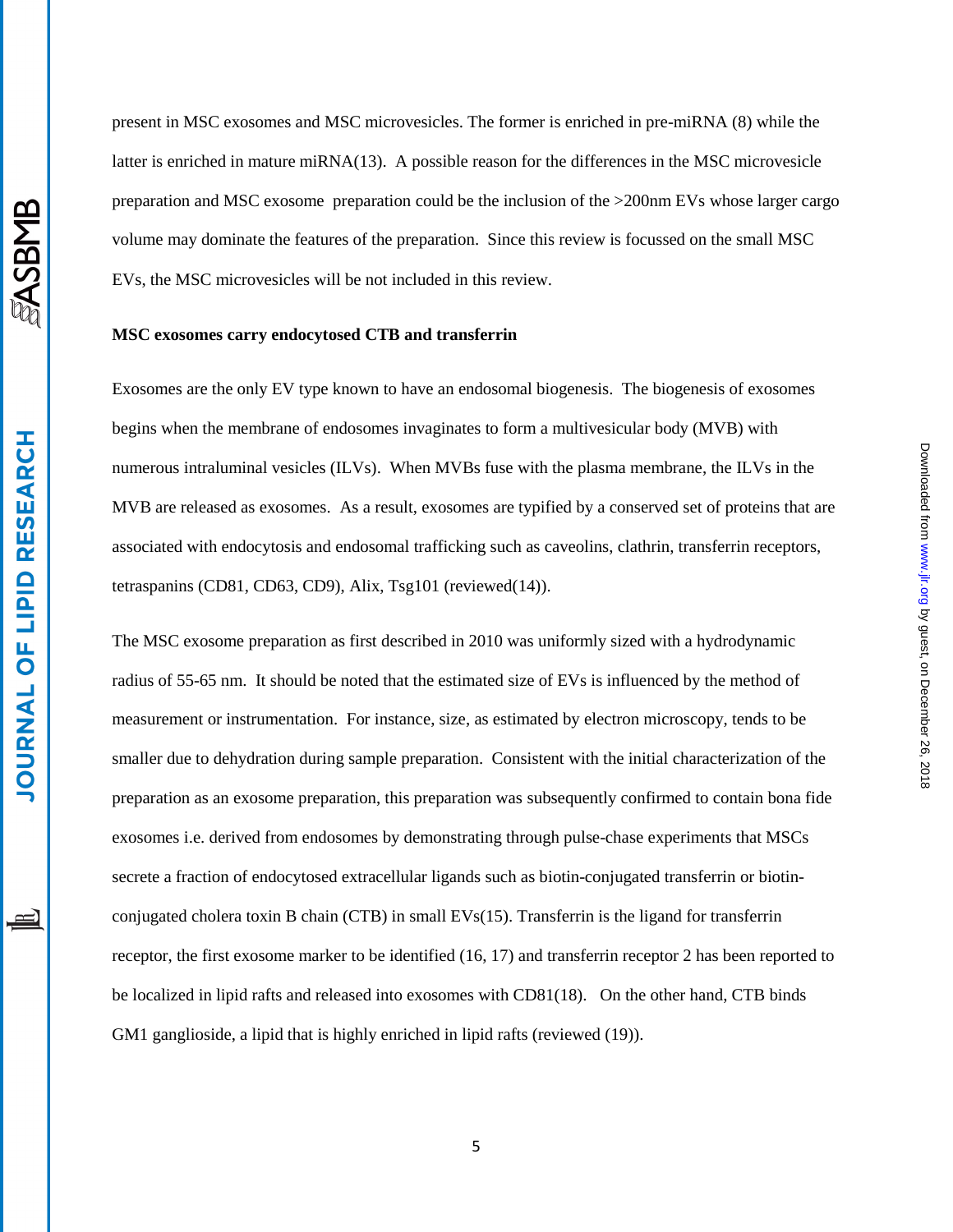The pulse-chase of transferrin and CTB into MSC exosomes is consistent with the well documented "lipid raft" characteristic of exosomes. Exosomes are long known to be enriched in lipid raft proteins e.g. flotillin-1, raft-associated proteins e.g. ezrin/villin-2, raft-associated lipids such as GM1 gangliosides [\(20,](#page-13-2) [21\)](#page-13-3). The endocytosed transferrin and CTB on MSC exosomes were found to co-localize with each other and with other exosome markers. Proteome analysis also revealed when the proteins in proteome of CTB-EVs were clustered into pathways where they are known to function. Four of the top 20 pathways were endocytic or exocytic processes namely Caveolar-mediated Endocytosis Signaling, Virus Entry via Endocytic Pathways, Mechanisms of Viral Exit from Host Cells, and Clathrin-mediated Endocytosis Signalling [\(22\)](#page-13-4). Together, the presence of a proteome enriched in proteins associated with endocytosis, endosome-associated activities or exocytosis, and the co-localization of endocytosed transferrin and CTB with exosome markers confirmed that CTB-binding EVs from MSCs are bona fide exosomes. This association between CTB and exosomes was further confirmed recently when cholera toxin was shown to be propagated from cell to cell through exosomes [\(23\)](#page-13-5).

### **Small MSC EVs include exosomes and other small EV subtypes**

The presence of non-exosomal EV subtypes in the first described MSC exosome preparation was suspected when CTB was found to extract only a fraction of the total protein [\(22\)](#page-13-4). Subsequent testing using known membrane lipid-binding ligands led to the identification of two other EV subtypes, Annexin V-binding EVs (AV-EVs) and Shiga toxin B chain-binding EVs (ST-EVs). AV binds phosphatidylserine while ST binds [globotriaosylceramide.](http://en.wikipedia.org/wiki/Globotriaosylceramide) The use of membrane lipid-binding ligands to identify other EVs was rationalized on the importance of the lipid membrane as the defining and physically delimiting feature of EVs. This will also ensure that lipid membrane-bound entities and not similarly sized macromolecules were isolated.

by guest, on December 26, 2018 [www.jlr.org](http://www.jlr.org/) Downloaded from

Downloaded from www.jlr.org by guest, on December 26, 2018

Like CTB-EVs, AV- and ST-EVs are ~100-200 nm vesicles that could be visualized by electron microscopy [\(22\)](#page-13-4). Based on the distribution of proteins in MSC small EVs across a sucrose gradient of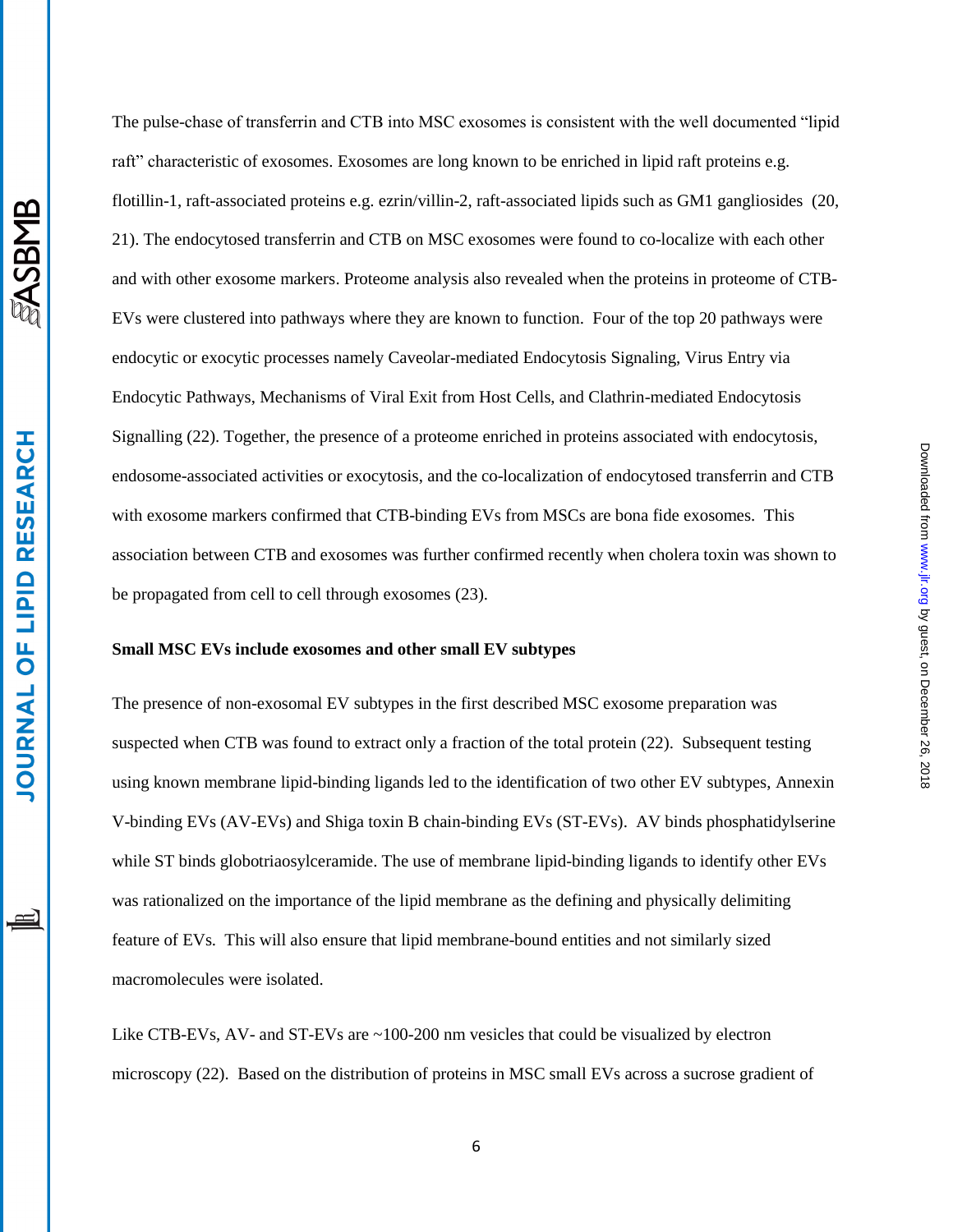1.09 to 1.15 g/ml, the density of CTB, AV- and ST-EVs is likely to be within this range. A retrospective analysis of published data revealed that CD9 in the MSC exosome prepration had a modal flotation density of 1.13g/ml [\(3\)](#page-11-2) while the RNA in the MSC exosome had a modal flotation density of 1.11 g/ml[\(8\)](#page-11-7). Since CTB-EVs carry almost all the CD9 and only the ST-EVs but not the CTB-or AV-EVs carry RNA [\(22\)](#page-13-4), the CTB-EVs and ST-EVs may have different densities. The density of AV-EVs is presently not known. All the three EV types carry β-actin. The size distribution of proteins from each of the three EVs on a 1-D protein gel displayed discernible differences. Western blotting revealed that exosome proteins CD81, CD9, ALIX, and TSG101 were enriched relative to β-actin in the CTB-EVs, present at very low levels in AV-EVs and not detectable in ST-EVs. On the other hand, ST-EVs carry a high level of EDA-containing fibronectin and RNA, both of which are not detectable in CTB- and AV-EVs.

The unique fibronectin- and RNA-enriched cargo of ST-EVs demonstrate that ST-EVs are distinct from the CTB- and AV-EVs. However, the ST-EVs may not be the only RNA bearing EVs in the MSC exosome preparation as RNA sequencing revealed that the RNA in ST-EVs represent only a fraction of the total RNA in the MSC exosome preparation.

by guest, on December 26, 2018 [www.jlr.org](http://www.jlr.org/) Downloaded from

Downloaded from www.jlr.org by guest, on December 26, 2018

At the present, there is no unique protein that characterized the AV-EVs. The low level of exosome markers in AV-EVs was specific to AV-EVs and not contamination by CTB-EV as the level of the markers in AV-EVs were similar with or without a prior extraction with CTB [\(22\)](#page-13-4).

### **Biogenesis of MSC EV subtypes**

Aside from the CTB-EVs which were shown to be bona fide exosomes with an endosomal biogenesis, the biogenesis of AV-EVs and ST-EVs have not been elucidated. Since AV-EVs have exposed phosphatidylserines, a reasonable implication is that they were derived from apoptotic cells. However, it was observed that during staurosporine-induced apoptosis, MSCs secrete AV-EVs that have a much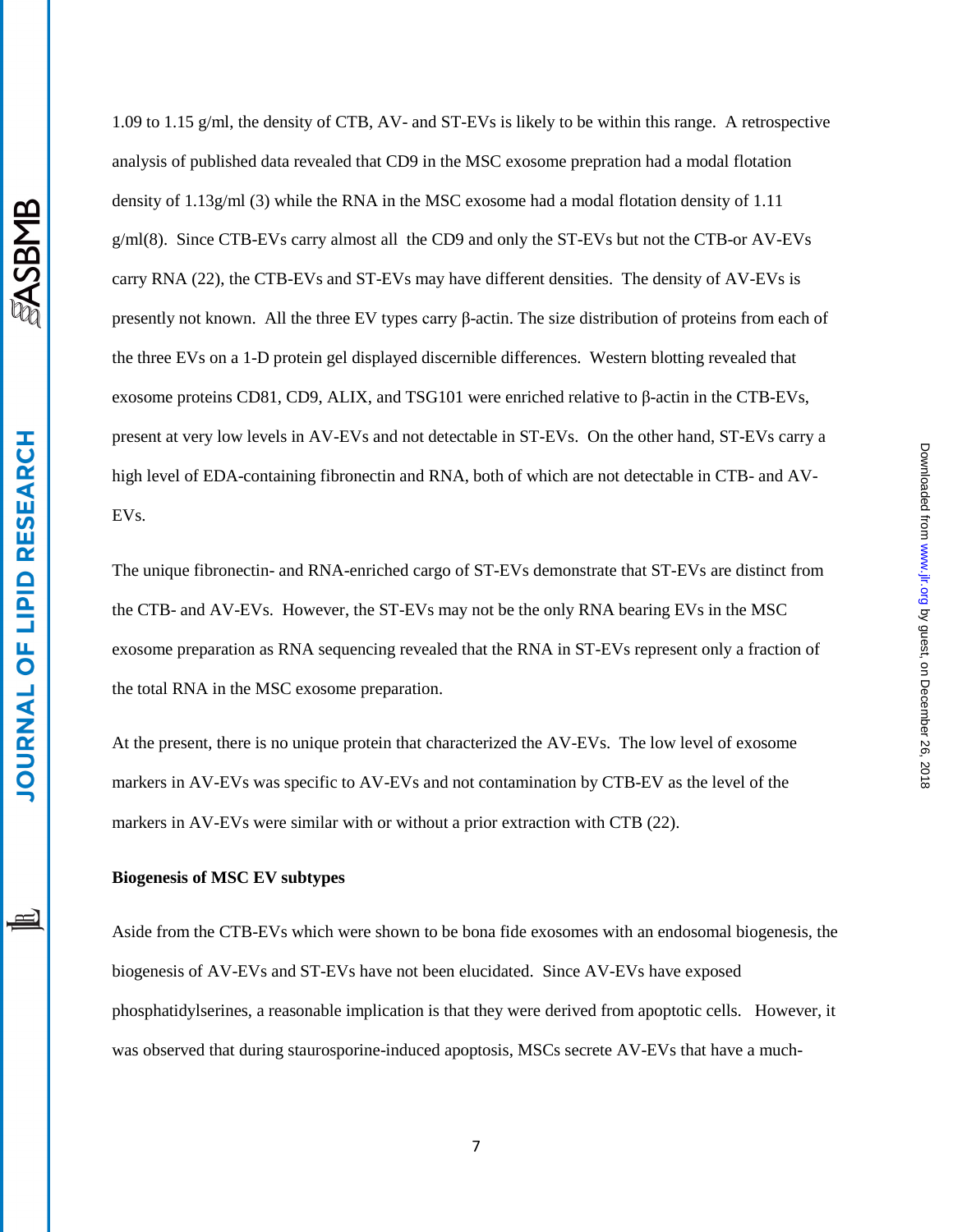elevated level of CD9 relative to β-actin than AV-EVs produced by healthy MSCs, suggesting that AV-EVs was different from that by apoptotic MSCs.

As the key differentiating feature of CTB-, AV- and ST-EVs is the presence of specific membrane lipids, it is likely that their biogenesis occurs at sites in the plasma membrane or membrane organelles where the specific membrane lipids are present and also highly enriched to facilitate polyvalent binding. The latter is important as all three lipid binding proteins have multi-valent binding activities. Each AV molecule binds 4-8 phosphatidylserine molecule [\(24,](#page-13-6) [25\)](#page-13-7). As both CTB and ST are pentamers, they each can potentially bind five or more lipid molecules. Each CTB monomer is known to bind one GM1 ganglioside [\(26\)](#page-13-8) while each ST monomer binds one or more [globotriaosylceramide](http://en.wikipedia.org/wiki/Globotriaosylceramide) [\(27\)](#page-14-0). When permeabilized MSCs were stained with fluorescence-labeled CTB, AV or ST, it was observed that CTB staining co-localized with CD81 in the plasma membrane or in punctate cytoplasmic distribution, AV staining is concentrated in the cytoplasm at the perinuclear area with little co-localization with CD81 and ST staining was limited to the nucleus. The cellular distribution of CTB-binding activity is consistent with its association with bona fide exosomes that originate from endosomes.

by guest, on December 26, 2018 [www.jlr.org](http://www.jlr.org/) Downloaded from

Downloaded from www.jlr.org by guest, on December 26, 2018

The subcellular binding activities of AV did not coincide with the distribution of phosphatidylserine in the plasma membrane, endosomes and secretory vesicles(review [\(28\)](#page-14-1)). A possible reason for this discrepancy is that AV binding of phosphatidylserine is context dependent i.e. the presence of other phospholipids such as phosphatidylethanolamine could affect the binding of phosphatidylserine by AV [\(29\)](#page-14-2). Another possible reason is that AV is polyvalent and the phosphatidylserines other locations may be not enriched enough for polyvalent binding by AV. Although the subcellular distribution of AV binding sites did not coincide with the endosomal pathway, the presence of low level of exosomal markers in AV-EVs suggests that biogenesis of AV-EVs may involve endosomes and that AV-EVs may be a subpopulation of exosomes.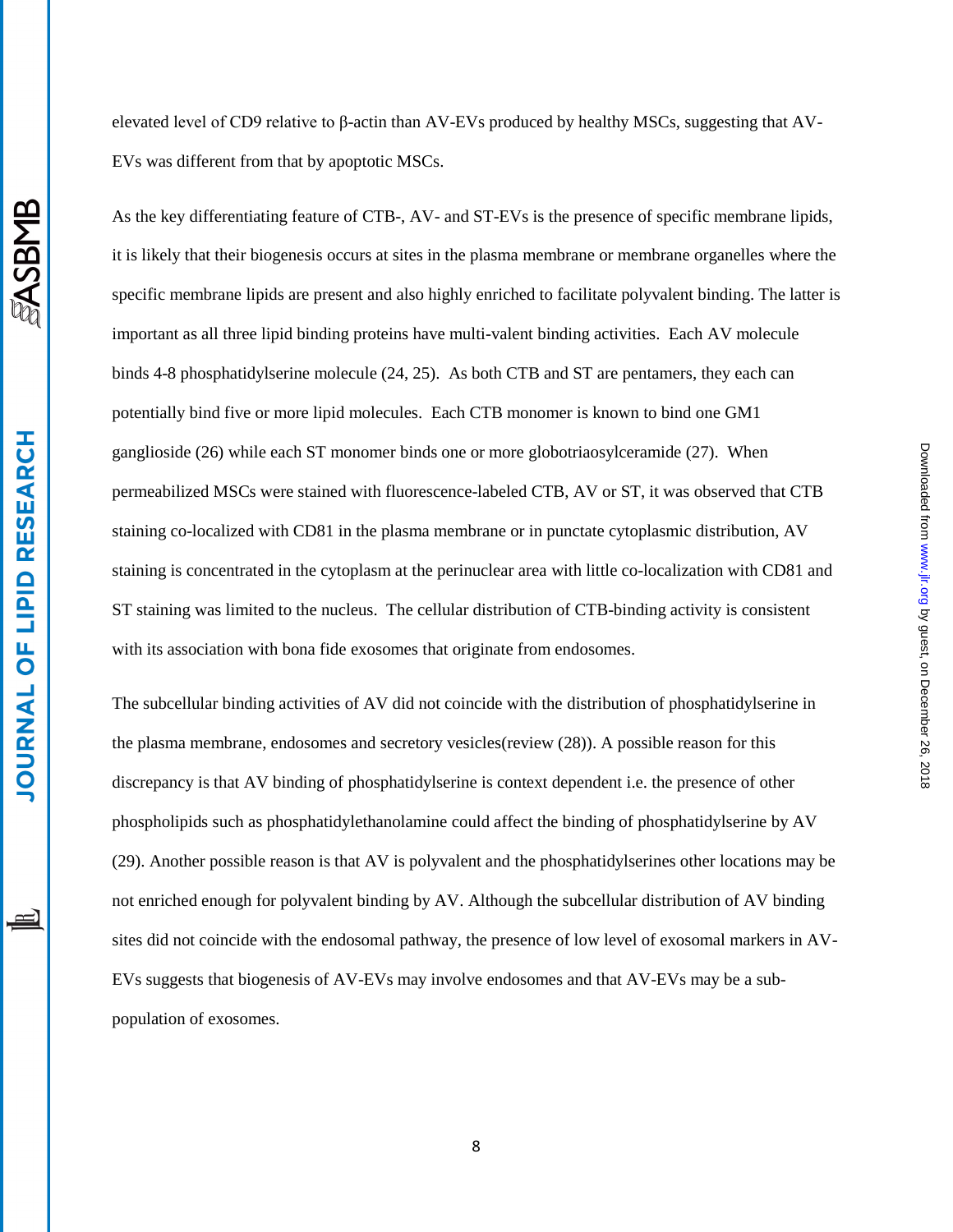In contrast to the CTB and AV binding, ST binding sites were localized to the nucleus. While this nuclear localization is consistent with its cargo of RNA and an enrichment of pre-miRNA [\(8\)](#page-11-7), the mechanism for the biogenesis of ST-EVs with its cargo of RNA s and the enrichment of the ECM protein is at present not known. There is evidence of vesiculation in the nucleus particularly in the transport of riboprotein complexes and viruses out of the nucleus[\(30\)](#page-14-3). It is conceivable that the viruses are then subsequently released out of the cell. While it is possible that the biogenesis of ST-EVs follows a similar pathway as nuclear vesiculation of viruses, there are no evidence to support this yet.

The differences in cargo load, membrane lipids and the subcellular distribution of EV membrane lipids strongly suggest that the three EV types, CTB-, AV- and ST-EVs are unique EV types. However, this should be confirmed directly through methods such as single EV analysis of double or triple labelled EVs.

### **Physiological relevance of CTB-, AV- and ST-EVs**

The physiological relevance of the three EV subtypes to MSC biology has not been elucidated yet. Part of the challenge is the isolation of the EV subtypes away from the lipid-binding ligand for further characterisation. The strong affinity between the ligand and lipid generally precludes the disruption of this bond without breaking the EV. While there is preliminary evidence that other cell types also secrete EVs exhibiting similar affinity for the three lipid binding ligands and have similar subcellular binding sites for the three lipid binding ligands[\(22\)](#page-13-4), the relatedness of each EV subtype from different cell types has not been investigated yet.

The discovery of three EV subtypes in MSC secretion that could be differentiated from each other by their binding affinity for specific lipid binding proteins led subsequently to the discovery that EVs with similar binding affinities were also present in biological fluids such as plasma and ascites [\(31-33\)](#page-14-4). The protein cargo is substantially different among the EV subtypes [\(31\)](#page-14-4). It also observed that the level of some proteins within each EV subtypes differed between those from normal and diseased patients. Thus each EV subtype from the plasma represents a unique source of disease biomarkers. Recently, it was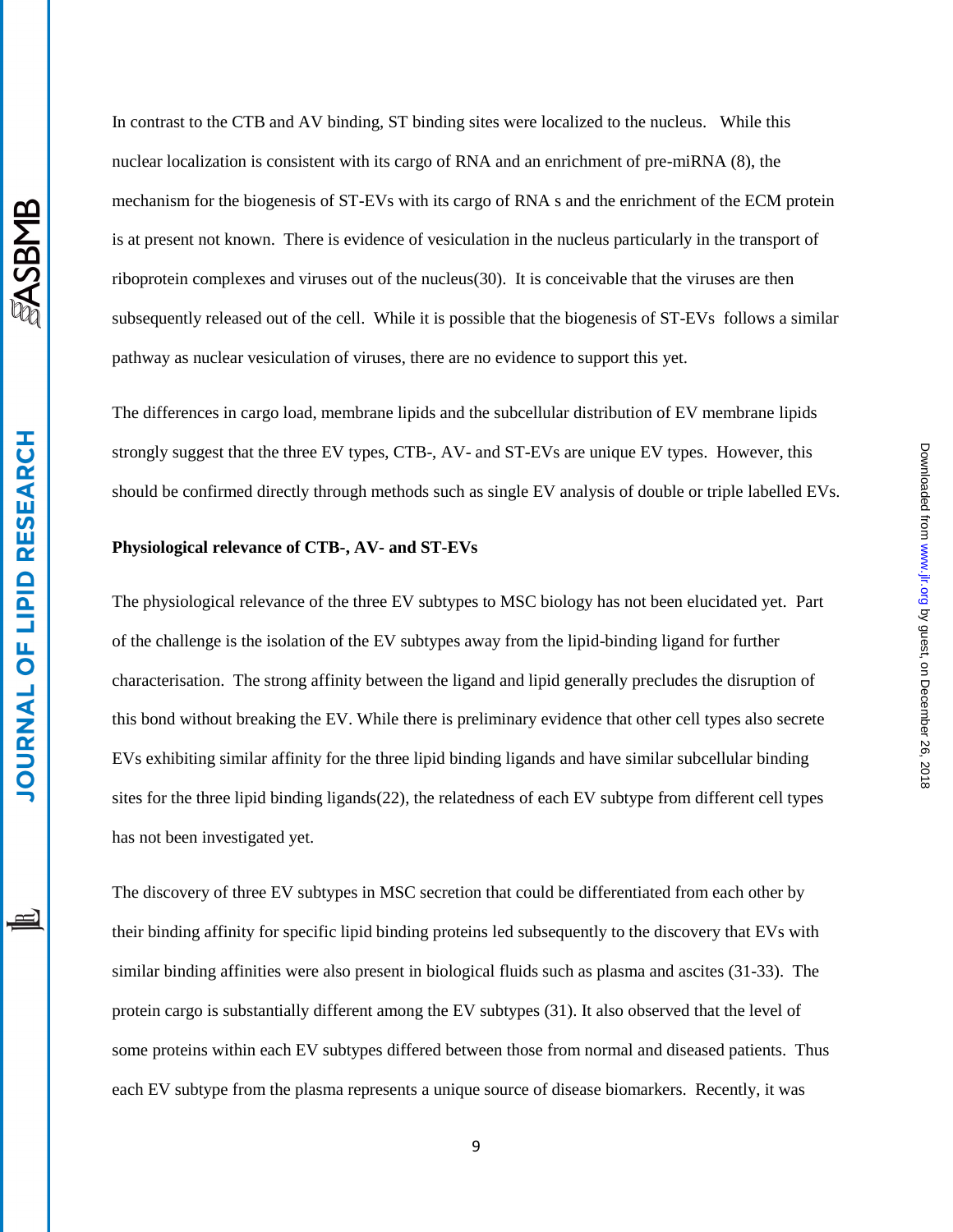reported that TIMP metallopeptidase inhibitor 1 (TIMP-1) in plasma CTB-EVs and Plasminogen activator inhibitor-1 (PAI-1) in plasma AV-EVs complement plasma Placental growth factor (PlGF) in predicting pre-eclampsia in an 843-patient cohort of low-risk obstetric population with a strong predictive value as measured by a combined Area under the ROC curve (AUC) score of 0.96[\(32\)](#page-14-5). Matrix metallopeptidase 9 (MMP-9) in the plasma of serous ovarian cancer was reported to preferentially localized in ascites AV-EVs [\(33\)](#page-14-6). Together, these reports demonstrate that EV subtypes in biological fluids have different cargos, and as such, different EV subtypes may have a different biological function

### **Conclusion**

The lipid membrane of an EV not only define and limit the physical structure of the EV, it is also integral to EV biogenesis and cargo loading. As reviewed here, differences in the membrane lipid composition of similarly sized EVs can denote a difference in biogenesis, cargo content and functions. As seen in EV subtypes from biological fluids of healthy and sick patients, EV cargo content is also dependent on the physiological state of the producing cells. Therefore, small EVs including those described as exosomes are essentially heterogenous mix of EV types. This has significant implications fro exosome/EV research. It is commonly assumed in the field that the components in an exosome/EV preparation is evenly distributed in each of the EVs in the preparation. Given that most EV preparations are inevitably a heterogenous mix of different EV types, [\(4\)](#page-11-3), the components in an an exosome/EV preparation are differentially distributed among the different EV types present in the preparations. Therefore it is imperative that thesecomponents must first be properly segregated to the appropriate EV types as this is most fundamental to any attempts to elucidate the biogenesis or mechanism of action of any exosome/EV preparation. For example, the absence of RNA in MSC CTB-EVs which are shown to be bona fide exosomes demonstrate that a RNA cargo may not be a property of exosomes. Therefore, the loading of RNAs into EVs may not involve lipid rafts. Instead, the presence of RNA in ST-EVs suggest that RNA loading into EVs may involve nuclear vesiculation.

by guest, on December 26, 2018 [www.jlr.org](http://www.jlr.org/) Downloaded from

Downloaded from www.jlr.org by guest, on December 26, 2018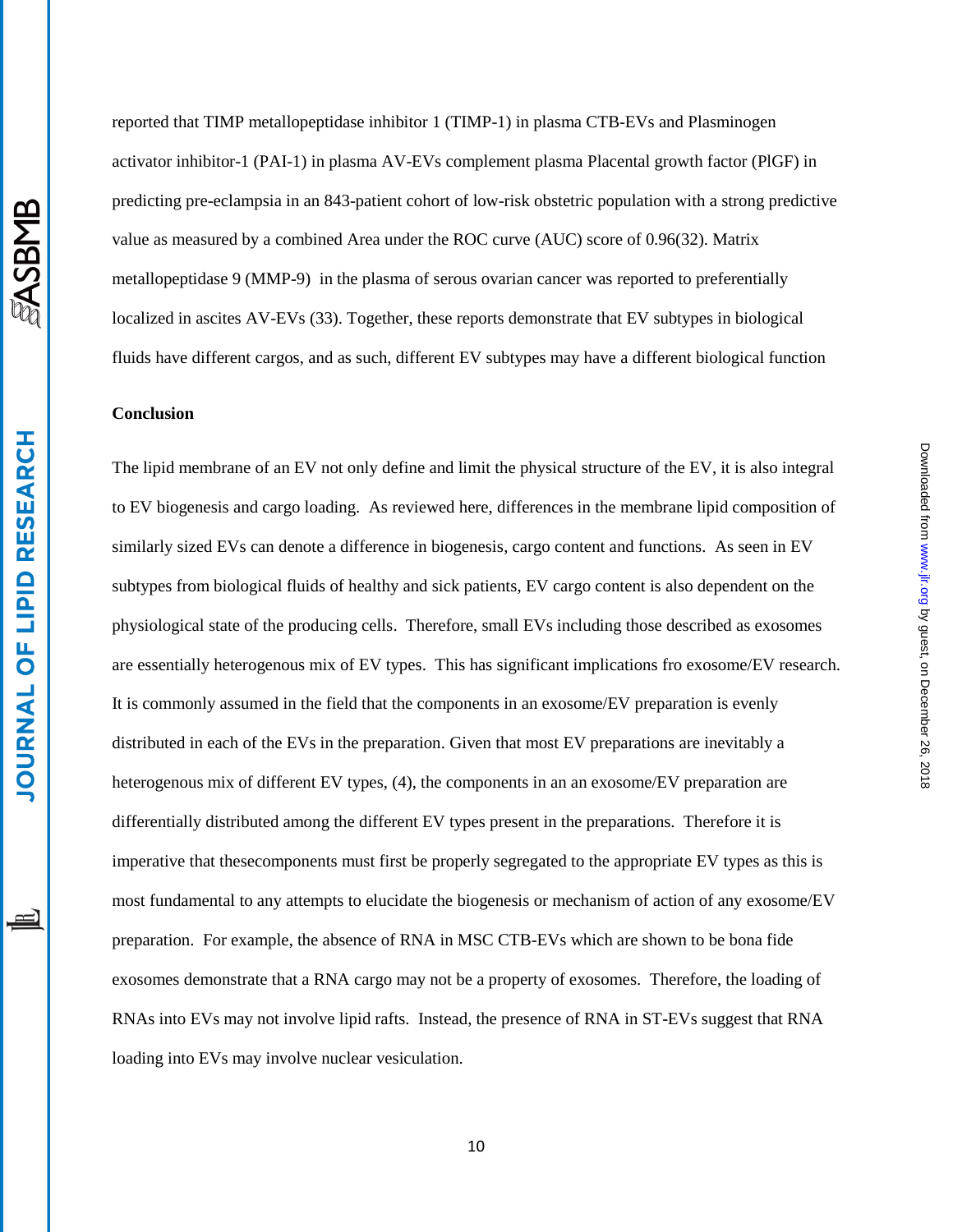**SASBMB** 

**JOURNAL OF LIPID RESEARCH** 

However, the elucidation of the biological function of each of these EV types has been technically very challenging as the binding affinity of CTB, AV and ST for the EVs are very high such that isolation of each EV type away from the binding ligand for biological investigations or even protein quantitation is impossible. Presently, efforts to analyse these EVs using single EV analytical techniques are underway

### **Conflict of interest and funding**

SKL is the founder of Paracrine Therapeutics. The authors did not receive any funding or benefits from industry or any for-profit organization for this work.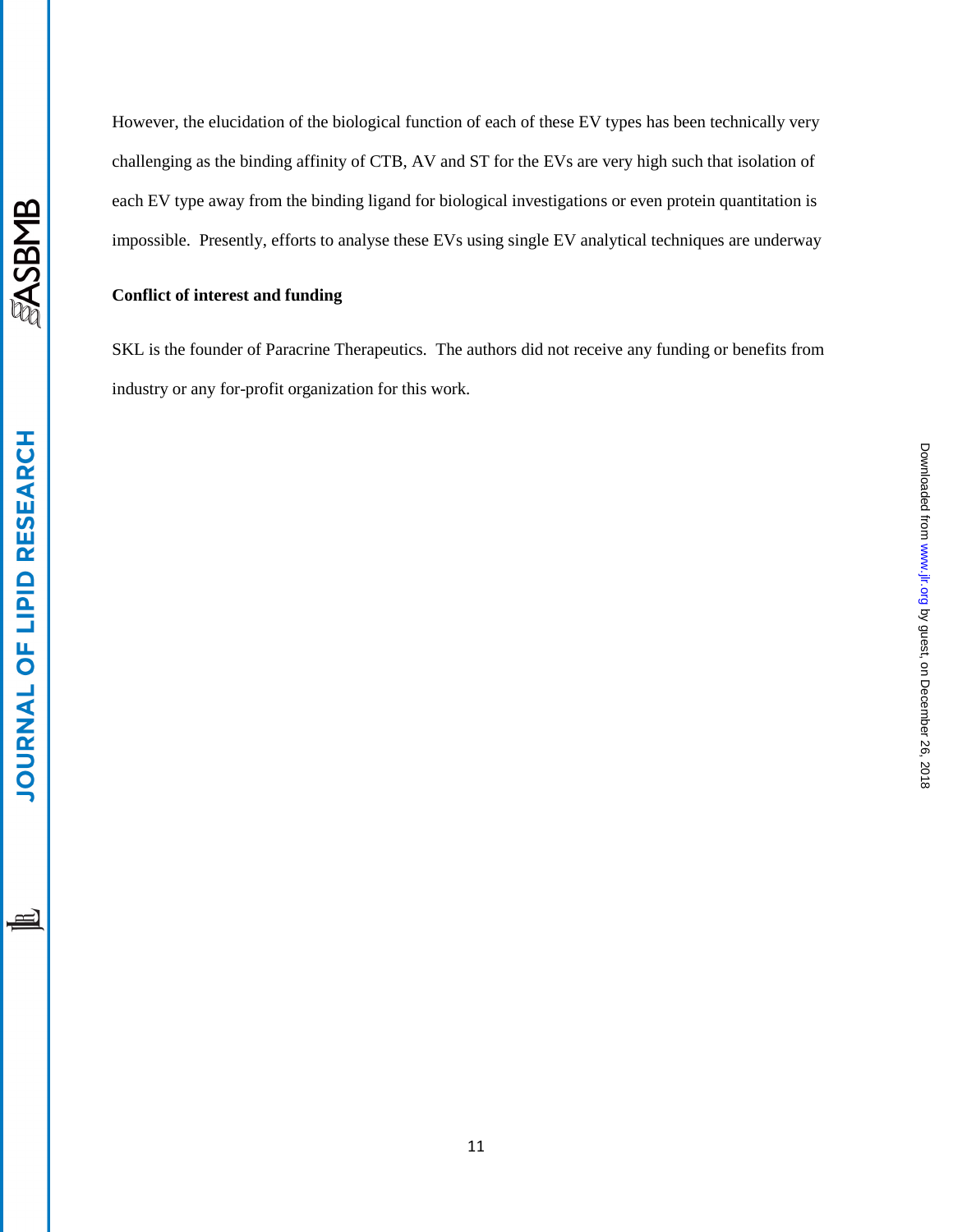### **References**

<span id="page-11-0"></span>1. Caplan, A. I. 2017. Mesenchymal Stem Cells: Time to Change the Name! *Stem Cells Translational Medicine* **6**: 1445-1451.

<span id="page-11-1"></span>2. Bruno, S., C. Grange, M. C. Deregibus, R. A. Calogero, S. Saviozzi, F. Collino, L. Morando, A. Busca, M. Falda, B. Bussolati, C. Tetta, and G. Camussi. 2009. Mesenchymal stem cell-derived microvesicles protect against acute tubular injury. *J Am Soc Nephrol* **20**: 1053-1067.

<span id="page-11-2"></span>3. Lai, R. C., F. Arslan, M. M. Lee, N. S. Sze, A. Choo, T. S. Chen, M. Salto-Tellez, L. Timmers, C. N. Lee, R. M. El Oakley, G. Pasterkamp, D. P. de Kleijn, and S. K. Lim. 2010. Exosome secreted by MSC reduces myocardial ischemia/reperfusion injury. *Stem Cell Res* **4**: 214-222.

<span id="page-11-3"></span>4. Tkach, M., J. Kowal, and C. Théry. 2018. Why the need and how to approach the functional diversity of extracellular vesicles. *Philosophical Transactions of the Royal Society B: Biological Sciences* **373**.

<span id="page-11-4"></span>5. Arslan, F., R. C. Lai, M. B. Smeets, L. Akeroyd, A. Choo, E. N. Aguor, L. Timmers, H. V. van Rijen, P. A. Doevendans, and G. Pasterkamp. 2013. Mesenchymal stem cell-derived exosomes increase ATP levels, decrease oxidative stress and activate PI3K/Akt pathway to enhance myocardial viability and prevent adverse remodeling after myocardial ischemia/reperfusion injury. *Stem cell research* **10**: 301- 312.

<span id="page-11-5"></span>6. Minelli, C., A. Sikora, R. Garcia-Diez, K. Sparnacci, C. Gollwitzer, M. Krumrey, and A. G. Shard. 2018. Measuring the size and density of nanoparticles by centrifugal sedimentation and flotation. *Analytical Methods* **10**: 1725-1732.

<span id="page-11-6"></span>7. Fischer, H., I. Polikarpov, and A. F. Craievich. 2004. Average protein density is a molecularweight-dependent function. *Protein Science : A Publication of the Protein Society* **13**: 2825-2828.

<span id="page-11-7"></span>8. Chen, T. S., R. C. Lai, M. M. Lee, A. B. Choo, C. N. Lee, and S. K. Lim. 2010. Mesenchymal stem cell secretes microparticles enriched in pre-microRNAs. *Nucleic Acids Res* **38**: 215-224.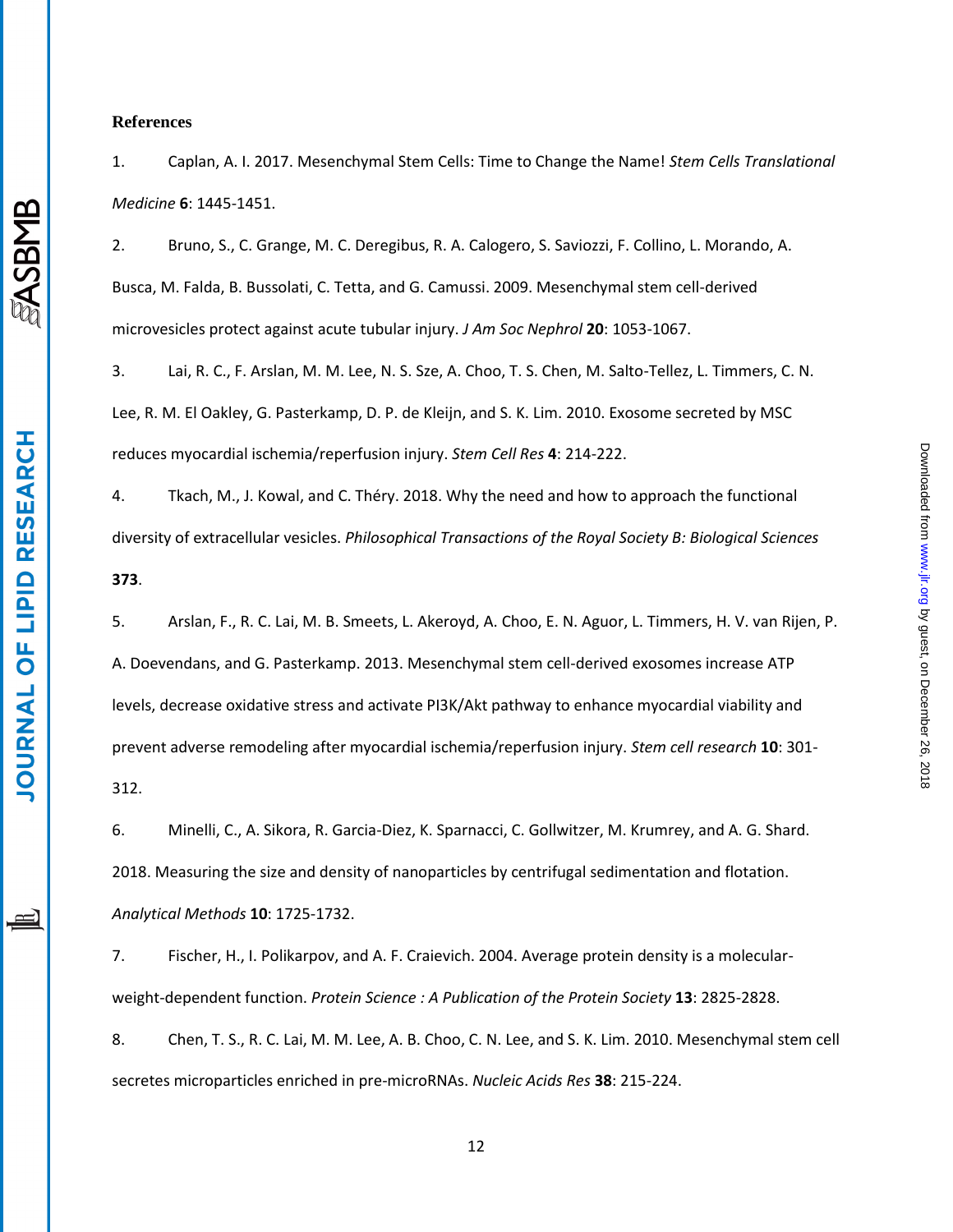**LIPID RESEARCH** 

**JOURNAL OF** 

<span id="page-12-0"></span>9. Laulagnier, K., C. Motta, S. Hamdi, S. Roy, F. Fauvelle, J.-F. Pageaux, T. Kobayashi, J.-P. Salles, B. Perret, C. Bonnerot, and M. Record. 2004. Mast cell- and dendritic cell-derived exosomes display a specific lipid composition and an unusual membrane organization. *Biochemical Journal* **380**: 161-171.

<span id="page-12-1"></span>10. Llorente, A., T. Skotland, T. Sylvänne, D. Kauhanen, T. Róg, A. Orłowski, I. Vattulainen, K. Ekroos, and K. Sandvig. 2013. Molecular lipidomics of exosomes released by PC-3 prostate cancer cells. *Biochimica et Biophysica Acta (BBA) - Molecular and Cell Biology of Lipids* **1831**: 1302-1309.

<span id="page-12-2"></span>11. Sommer, S. S., and J. E. Cohen. 1980. The size distributions of proteins, mRNA, and nuclear RNA. *Journal of Molecular Evolution* **15**: 37-57.

<span id="page-12-3"></span>12. Bruno, S., C. Grange, F. Collino, M. C. Deregibus, V. Cantaluppi, L. Biancone, C. Tetta, and G. Camussi. 2012. Microvesicles Derived from Mesenchymal Stem Cells Enhance Survival in a Lethal Model of Acute Kidney Injury. *PLOS ONE* **7**: e33115.

<span id="page-12-4"></span>13. Collino, F., M. C. Deregibus, S. Bruno, L. Sterpone, G. Aghemo, L. Viltono, C. Tetta, and G. Camussi. 2010. Microvesicles Derived from Adult Human Bone Marrow and Tissue Specific Mesenchymal Stem Cells Shuttle Selected Pattern of miRNAs. *PLOS ONE* **5**: e11803.

<span id="page-12-5"></span>14. van Niel, G., G. D'Angelo, and G. Raposo. 2018. Shedding light on the cell biology of extracellular vesicles. *Nat Rev Mol Cell Biol* **19**: 213-228.

<span id="page-12-6"></span>15. Tan, S. S., Y. Yin, T. Lee, R. C. Lai, R. W. Yeo, B. Zhang, A. Choo, and S. K. Lim. 2013. Therapeutic MSC exosomes are derived from lipid raft microdomains in the plasma membrane. *J Extracell Vesicles* **2**.

<span id="page-12-7"></span>16. Harding, C., J. Heuser, and P. Stahl. 1983. Receptor-mediated endocytosis of transferrin and recycling of the transferrin receptor in rat reticulocytes. *The Journal of Cell Biology* **97**: 329-339.

<span id="page-12-8"></span>17. Pan, B. T., and R. M. Johnstone. 1983. Fate of the transferrin receptor during maturation of sheep reticulocytes in vitro: selective externalization of the receptor. *Cell* **33**: 967-978.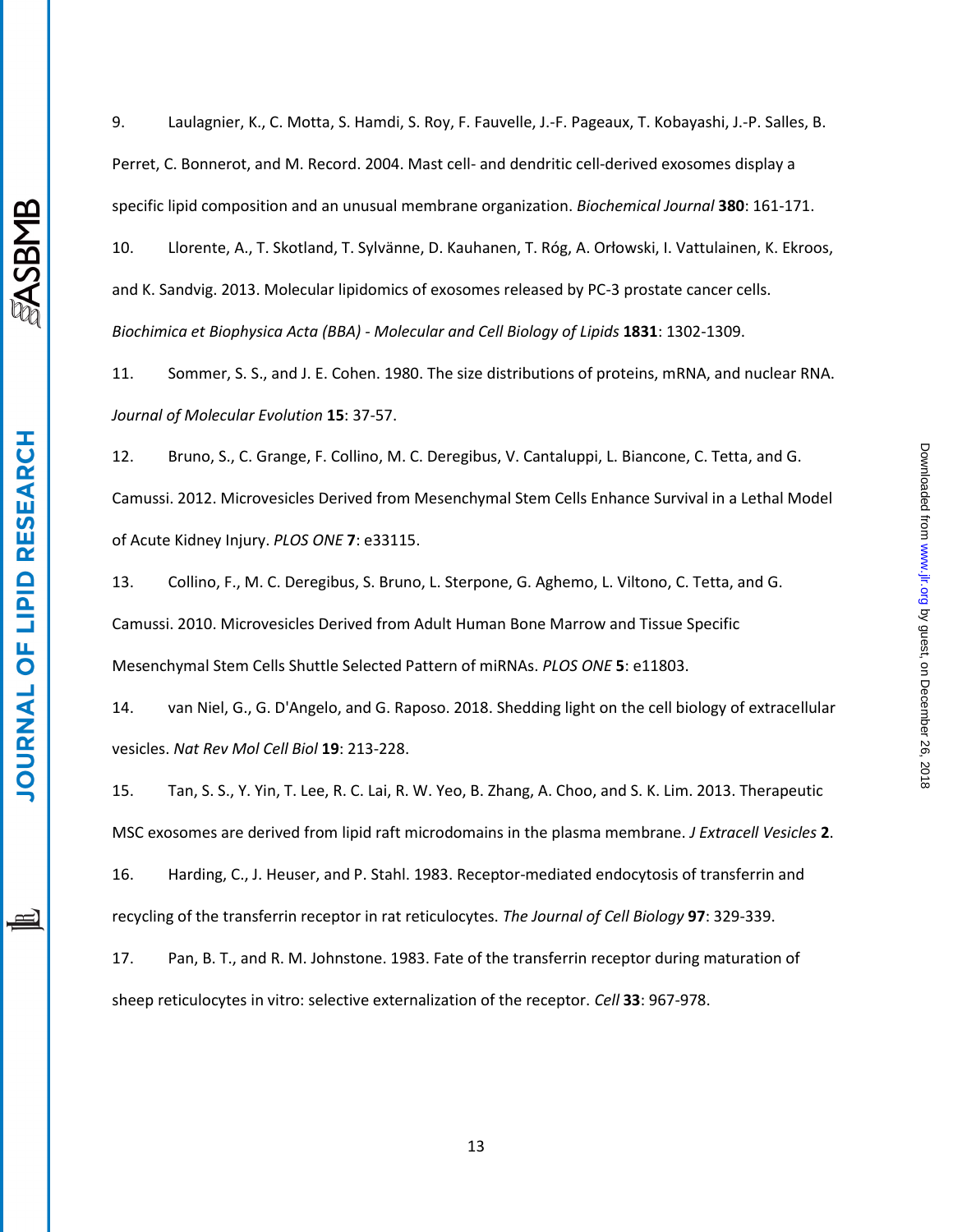<span id="page-13-0"></span>18. Calzolari, A., C. Raggi, S. Deaglio, N. M. Sposi, M. Stafsnes, K. Fecchi, I. Parolini, F. Malavasi, C. Peschle, M. Sargiacomo, and U. Testa. 2006. TfR2 localizes in lipid raft domains and is released in exosomes to activate signal transduction along the MAPK pathway. *J Cell Sci* **119**: 4486-4498.

<span id="page-13-1"></span>19. and, D. A. B., and E. London. 1998. FUNCTIONS OF LIPID RAFTS IN BIOLOGICAL MEMBRANES. *Annual Review of Cell and Developmental Biology* **14**: 111-136.

<span id="page-13-2"></span>20. de Gassart, A., C. Geminard, B. Fevrier, G. Raposo, and M. Vidal. 2003. Lipid raft-associated protein sorting in exosomes. *Blood* **102**: 4336-4344.

<span id="page-13-3"></span>21. Simon, S., R. Hanieh, and H. Franz - Georg. 2009. Proteomics of MUC1 - containing lipid rafts from plasma membranes and exosomes of human breast carcinoma cells MCF‐7. *PROTEOMICS* **9**: 2820-2835.

<span id="page-13-4"></span>22. Lai, R. C., S. S. Tan, R. W. Yeo, A. B. Choo, A. T. Reiner, Y. Su, Y. Shen, Z. Fu, L. Alexander, S. K. Sze, and S. K. Lim. 2016. MSC secretes at least 3 EV types each with a unique permutation of membrane lipid, protein and RNA. *J Extracell Vesicles* **5**: 29828.

<span id="page-13-5"></span>23. Zanetti, C., A. Gallina, A. Fabbri, S. Parisi, A. Palermo, K. Fecchi, Z. Boussadia, M. Carollo, M. Falchi, L. Pasquini, M. L. Fiani, and M. Sargiacomo. 2018. Cell Propagation of Cholera Toxin CTA ADP-Ribosylating Factor by Exosome Mediated Transfer. *Int J Mol Sci* **19**.

<span id="page-13-6"></span>24. Meers, P., and T. Mealy. 1993. Calcium-dependent annexin V binding to phospholipids: stoichiometry, specificity, and the role of negative charge. *Biochemistry* **32**: 11711-11721.

<span id="page-13-7"></span>25. Sopkova, J., M. Renouard, and A. Lewit-Bentley. 1993. The crystal structure of a new highcalcium form of annexin V. *J Mol Biol* **234**: 816-825.

<span id="page-13-8"></span>26. Merritt, E. A., S. Sarfaty, F. van den Akker, C. L'Hoir, J. A. Martial, and W. G. Hol. 1994. Crystal structure of cholera toxin B-pentamer bound to receptor GM1 pentasaccharide. *Protein Sci* **3**: 166-175.